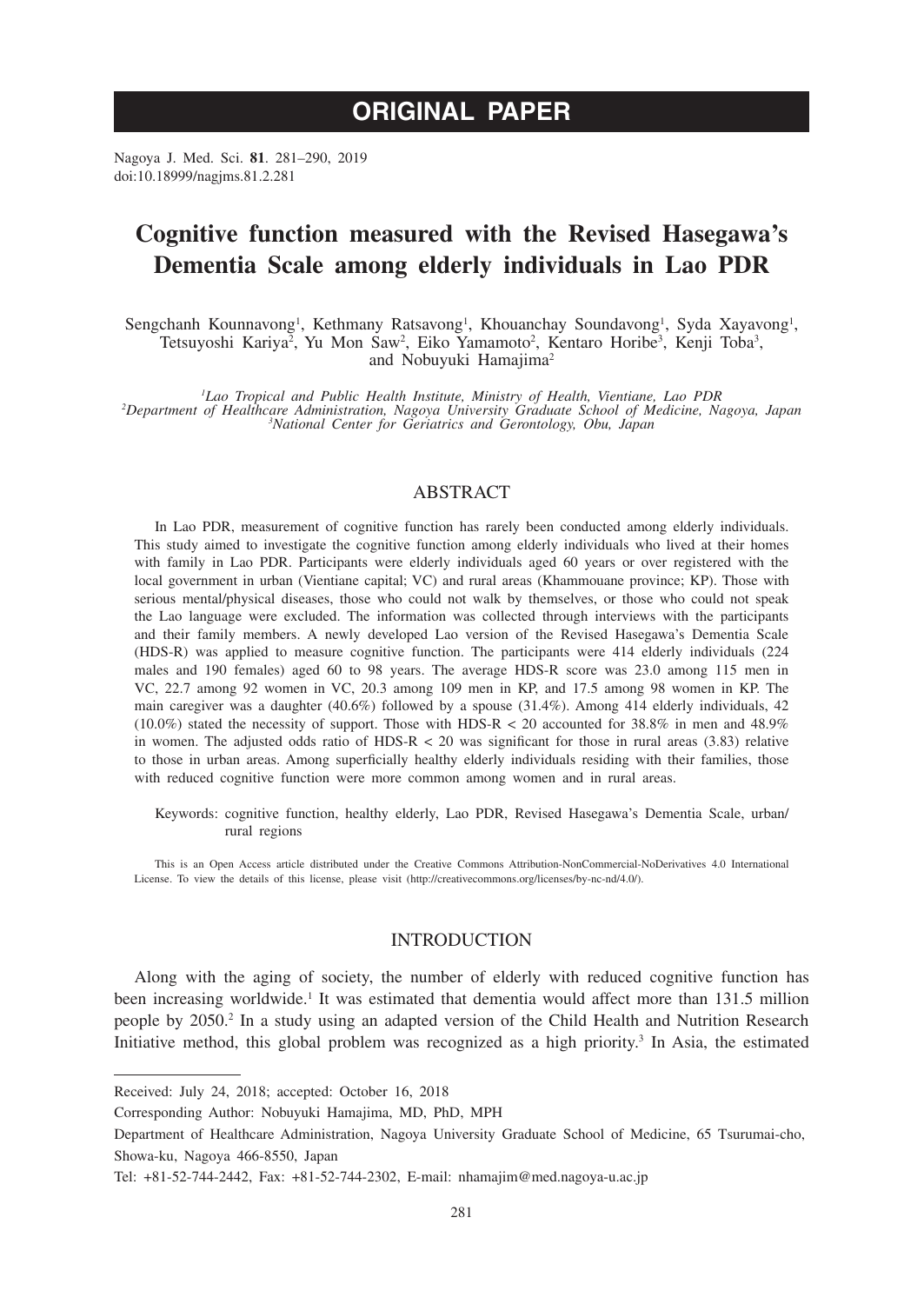figure of those with dementia was 22.85 million among 485.83 million of the population aged 60 years or older in 2015.2

Lao PDR is a landlocked country with a population of 6.4 million, 32.0% of whom are aged less than 15 years, and 4.2% of whom are elderly individuals aged 65 years and older, according to the National Statistics Bureau, Population Census in 2015. As of 2010, there were 4 central general hospitals, 3 special hospitals, 4 regional hospitals, 12 provincial hospitals, 130 district hospitals, and 860 health centers throughout Lao PDR.<sup>4</sup> Since no reporting system on cause of death is established in Lao PDR, nationwide mortality statistics are not available. The disease frequencies have been reported on a research basis; hospital-based mortality in a tertiary hospital,<sup>5</sup> cancer mortality,<sup>6</sup> stroke mortality,<sup>7</sup> acute disease epidemic,<sup>8</sup> HIV cases,<sup>9</sup> and so on.

There were no studies on cognitive function among elderly individuals in Lao PDR. At first, the authors developed the Lao version of the Revised Hasegawa's Dementia Scale (HDS-R) through back translation and a pilot study.<sup>10</sup> The HDS was developed by Kazuo Hasegawa in 1974 and revised (HDS-R) in 1991. The original HDS-R was developed in Japanese, and it was then translated into English.<sup>11</sup> Additionally, it was translated into Korean<sup>12,13</sup> and Chinese.<sup>14,15</sup> This study aimed to report the distribution of cognitive function of elderly individuals who lived with their families using a Lao version of the HDS-R.

# MATERIALS AND METHODS

#### *Participants*

Participants were elderly individuals aged 60 years or older registered at the local government. Eight villages in urban areas (Sikhottabong district and Sisattanack district in Vientiane Capital; VC) and 8 villages in rural areas (Nongbok district and Xebanghai district in Khammouane Province; KP) were arbitrary selected. In each village, all households with elderly people were listed for this study. Among them, 25 households were randomly selected. All selected participants and heads of households were informed before the study team arrived at the selected villages. Those elderly individuals with serious mental/physical diseases, those who could not walk by themselves, or those who could not speak the Lao language were excluded at the point of interview. Volunteers meeting the above eligibility who wanted to join the health checkup (height, weight, blood pressure, etc.) were accepted and included in the participants, resulting in 414 participants in total.

### *Methods of data collection*

The face-to-face interview was conducted at the homes of selected participants by trained interviewers. The questionnaire included demographic factors, lifestyle, and Lao language HDS-R. Although the educational level of the participants seems to be useful to evaluate the HDS-R score, it was not available. Since those aged 60 years or older in 2017 spent their adolescence in the middle of a civil war, formal education was not provided for the majority of the participants. Height, weight, and blood pressure were measured at the interview. Blood pressure was measured three times using a digital manometer. All data were collected electronically via a customized CommCare-HQ (Dimagi, Boston, USA) application deployed on portable Samsung tablets.

### *Revised Hasegawa's Dementia Scale (HDS-R)*

The HDS-R consists of nine questions; question 1 on age (1 point), question 2 on the date (4 points), question 3 on place (2 points), question 4 on ability to repeat 3 familiar words (3 points), question 5 on 2 times of subtraction of 7 from 100 (2 points), question 6 on backwards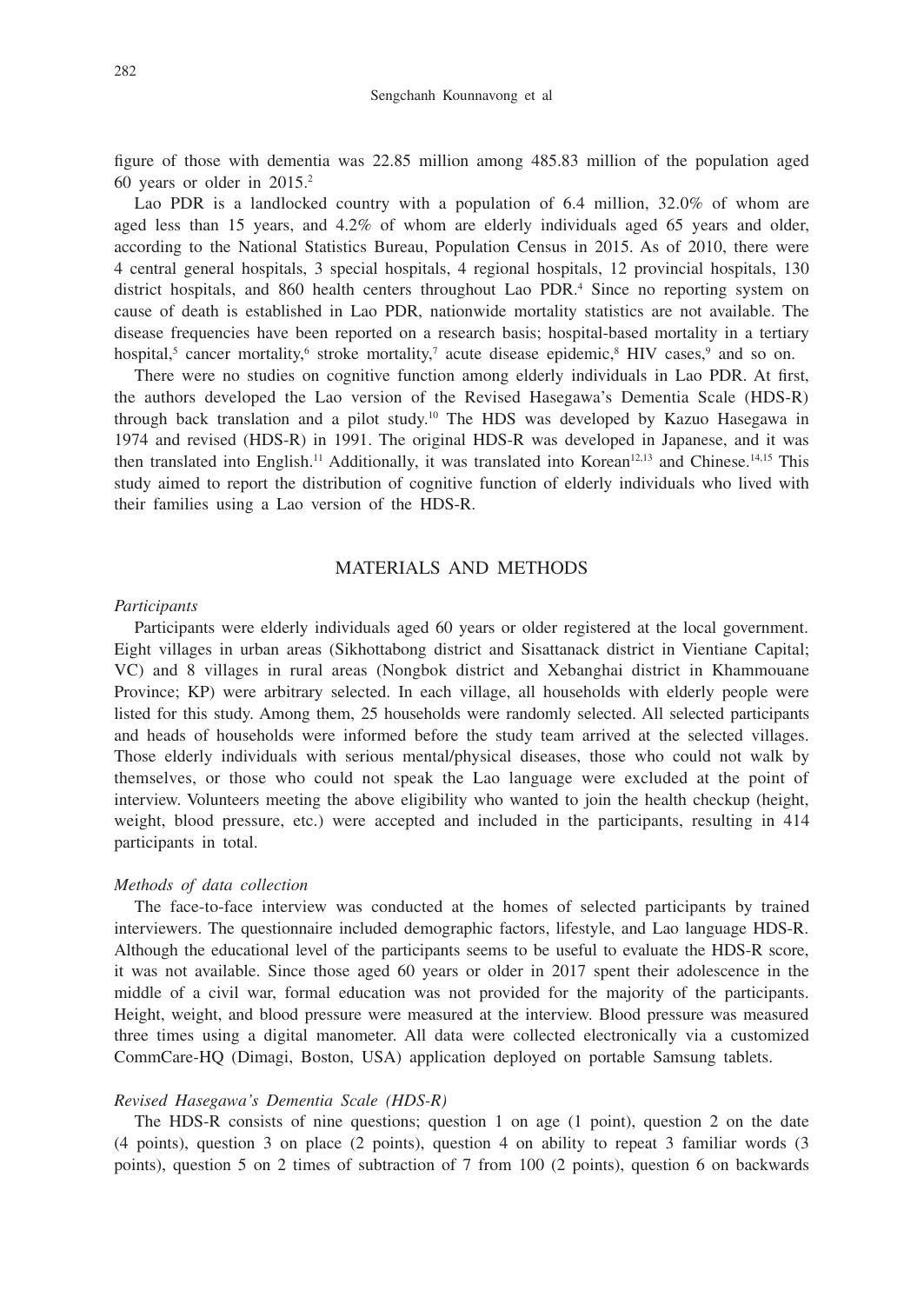repetition of 3 and 4 digits (2 points), question 7 on recall of the three words memorized in question 4 (6 points), question 8 on immediate recall of 5 object pictures shown and hidden (5 points), and question 9 on the listing of 10 vegetable names  $(5 \text{ points})$ ,  $[0,1]$  The full score on the HDS-R is 30 points. A score of 20 points or lower is considered to be an indicator of the presence of reduced function. To measure cognitive function accurately, both cooperation by the examinee and skill of examiner are necessary. Accordingly, an HDS-R manual was developed to standardize the skills of examiners.10

#### *Statistical analysis*

Since this was the first study using the HDS-R with an explorative purpose, the sample size was not calculated based on a given assumption. However, we aimed to collect 400 participants. In this sample size, the maximum standard deviation (SD) of the proportion is 2.5% in case the proportion of a factor/outcome is 50% of the participants, giving a 95% confidence interval (CI) of 45.0 to 55.0% for 50%.

The 95% CI for the frequency was calculated based on binomial distribution. Logistic regression analysis was applied to estimate the odds ratio (OR) and its 95% CI. The calculation was done by STATA version 12.

#### *Ethical issues*

The purpose of this questionnaire study was explained before the interview. Consent was obtained from interviewees and/or family members. The dataset was made anonymously. This study was approved by the National Ethics Committee for Health Research, Ministry of Health, Lao PDR (No 003/NECHR), and by Nagoya University School of Medicine (No 9176).

### RESULTS

The participants were 414 elderly individuals (224 males and 190 females) aged 60 to 98 years, as shown in Table 1. The same number of elderly individuals participated in this study from urban and rural areas. There were fewer drinkers and smokers among women than among men. One third of participants were under medication. The average (SD) of height was 157.1  $(11.2)$  cm in men and 148.4  $(12.7)$  cm in women. The average  $(SD)$  of weight was 58.6  $(11.2)$ kg and 52.1 (11.1) kg, respectively. Those with systolic blood pressure more than 140 mmHg or diastolic blood pressure more than 90 mmHg accounted for about a half, and those with systolic blood pressure more than 160 mmHg or diastolic blood pressure more than 95 mmHg accounted for 20.5% of men and 18.4% of women.

Table 2 shows caregivers and care for participants according to sex. The participants who lived with 4 or more family members accounted for 81.7% of male participants and 81.1% of female participants. Among 414 elderly individuals, 42 (10.1%; 95% CI, 7.4–13.5%) stated the necessity of support for 1 or more care services. However, among 52 necessary care services, 23 were "buying clothes." The main caregiver was a daughter (6.3%; 95% CI, 4.1–9.1%), followed by a spouse (2.2%; 95% CI, 1.0–4.1%).

Table 3 shows HDS-R scores according to sex. Those with HDS-R < 20 accounted for 38.8% (95% CI, 32.4–45.6) of men and 48.9% (95% CI, 41.6–56.3%) of women. More than 90% of participants answered correctly their age and location and repeating three words. The proportions of those who subtracted 7 correctly and those who correctly repeated 3 and 4 digits backward were 33.8% (95% CI, 29.3–38.6%) and 32.1% (95% CI, 27.6–36.9%), respectively. The proportions of those who stated 10 vegetable names were the smallest;  $13.8\%$  (95% CI, 9.6–19.1%)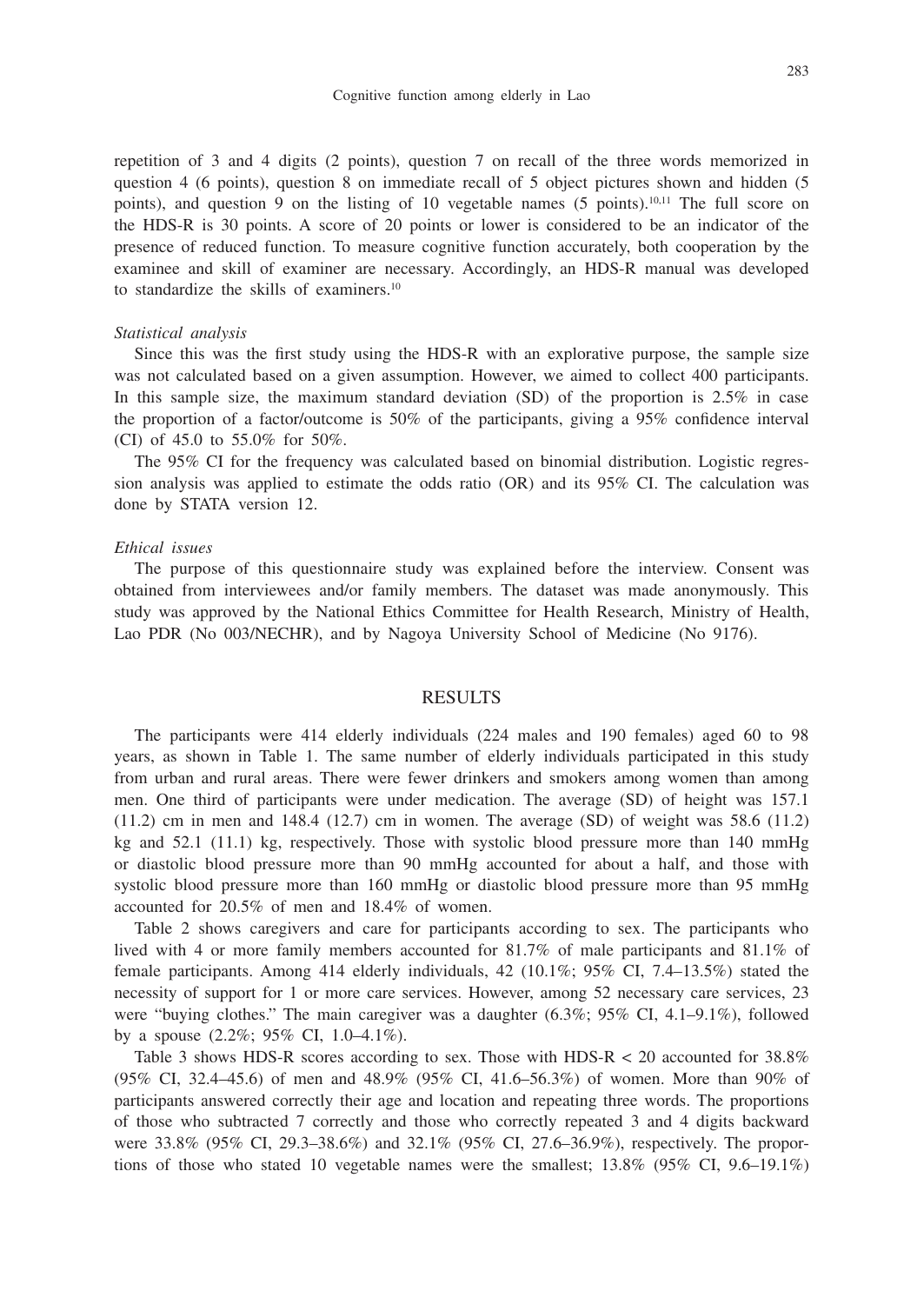for men and  $15.3\%$  (95% CI, 10.5–21.2%) for women. A statistical difference between male and female participants was observed in the questions of date (question 2) ( $p < 0.001$ ), repeating three words (p<0.05), subtraction (p<0.001), and backward repetition of 3 and 4 digits (p<0.001).

Table 4 demonstrates the mean and SD of the total score according to the characteristics of the participants. The average (SD) of the total HDS-R score was 21.7 (5.5) points in men and  $20.0\,$  (6.2) points in women. The difference was significant ( $p<0.01$ ). Those aged 80 years or over had a significantly lower score than those aged 60 to 69 years ( $p<0.001$ ). The average

| Characteristics |                      |                  | Males   | Females        |        | Total     |         |
|-----------------|----------------------|------------------|---------|----------------|--------|-----------|---------|
|                 |                      | $\mathbf N$      | $\%$    | ${\rm N}$      | $\%$   | ${\rm N}$ | $\%$    |
| Age (years)     | $60 - 64$            | 79               | 35.3    | 59             | 31.1   | 138       | 33.3    |
|                 | $65 - 69$            | 65               | 29.0    | 50             | 26.3   | 115       | 27.8    |
|                 | $70 - 74$            | 37               | 16.5    | 36             | 18.9   | 73        | 17.6    |
|                 | $75 - 79$            | 18               | $8.0\,$ | 19             | 10.0   | 37        | 8.9     |
|                 | $80 - 84$            | 13               | 5.8     | 13             | 6.8    | 26        | 6.3     |
|                 | 85-98                | 12               | 5.4     | 13             | 6.8    | 25        | 6.0     |
| Residency       | Urban <sup>+</sup>   | 115              | 51.3    | 92             | 48.4   | 207       | 50.0    |
|                 | Rural <sup>±</sup>   | 109              | 51.3    | 98             | 51.6   | 207       | 50.0    |
| Drinking        | No                   | 151              | 67.4    | 175            | 92.1   | 326       | 78.7    |
|                 | Yes                  | 73               | 33.6    | 15             | 7.9    | 88        | 21.3    |
| Smoking         | No                   | 161              | 71.9    | 183            | 96.3   | 344       | 83.1    |
|                 | Yes                  | 63               | 28.1    | $\tau$         | 3.7    | 70        | 16.9    |
| Medication      | N <sub>o</sub>       | 149              | 66.5    | 126            | 66.3   | 275       | 66.4    |
|                 | Yes                  | 75               | 33.5    | 64             | 33.7   | 139       | 33.6    |
| Height (cm)     | $-139$               | $\boldsymbol{0}$ | $0.0\,$ | $\,$ 8 $\,$    | 4.2    | 8         | 1.9     |
|                 | $140 - 149$          | 32               | 14.3    | 94             | 49.5   | 126       | 30.4    |
|                 | 150-159              | 100              | 44.6    | 74             | 38.9   | 174       | 42.0    |
|                 | $160 - 169$          | 84               | 37.5    | 14             | 7.4    | 98        | 23.7    |
|                 | $170-$               | 8                | 3.6     | $\overline{0}$ | 0.0    | 8         | 1.9     |
| Weight (kg)     | $-39$                | $\overline{3}$   | 1.3     | 25             | 13.2   | 28        | $6.8\,$ |
|                 | $40 - 49$            | 48               | 21.4    | 62             | 32.6   | 110       | 26.6    |
|                 | $50 - 59$            | 84               | 37.5    | 53             | 27.9   | 137       | 33.1    |
|                 | $60 - 69$            | 57               | 25.4    | 39             | 20.5   | 96        | 23.2    |
|                 | $70 - 79$            | 20               | 8.9     | 9              | 4.7    | 29        | 7.0     |
|                 | $80 -$               | 12               | 5.4     | $\sqrt{2}$     | 1.1    | 14        | 3.4     |
| Blood pressure  | Normal               | 108              | 48.2    | 103            | 54.2   | 211       | 51.0    |
|                 | High§                | 116              | 51.8    | 87             | 45.8   | 203       | 49.0    |
|                 | (High <sup>q</sup> ) | (46)             | (20.5)  | (35)           | (18.4) | (81)      | (19.6)  |
| Total           |                      | 224              | 100     | 190            | 100    | 414       | 100     |

Table 1 Characteristics of subjects according to sex

† Vientiane Captal (Sikhottabong district and Sisattanack district)

‡ Khammouane Province (Nongbok district and Xebanghai district)

§ Systolic blood pressure > 140 mmHg or diastolic blood pressure > 90 mmHg for the average of three measurements

¶ Systolic blood pressure > 160 mmHg or diastolic blood pressure > 95 mmHg for the average of three measurements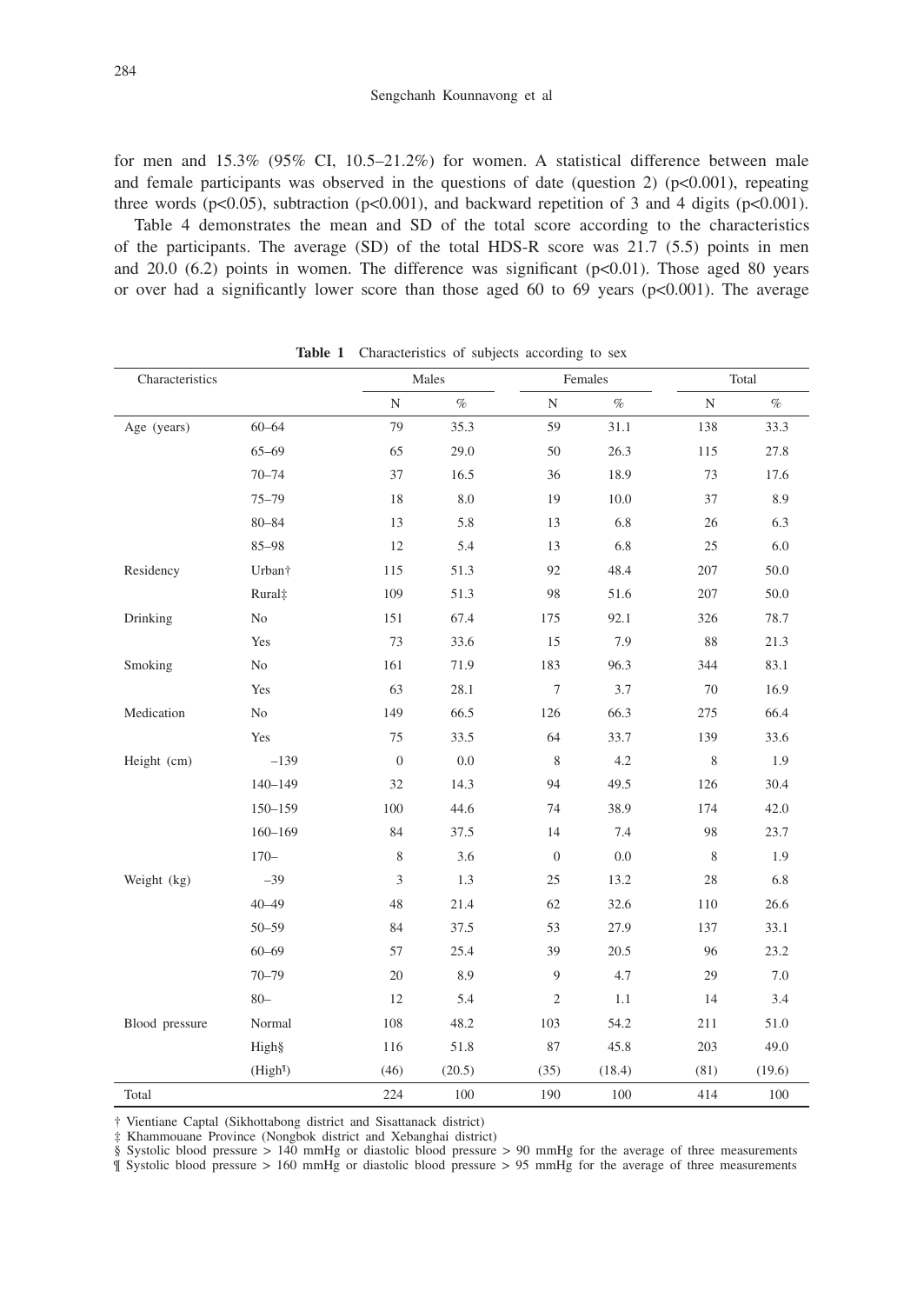among those residing in the rural areas was significantly lower than among those in the urban areas. Those who needed supporters had a significantly lower HDS-R score than those who did not (p<0.05), when men and women were combined.

The OR and 95% CI of the scores <20 are shown in Table 5. There were no large differences in the OR between the unadjusted and the adjusted. Those aged 80 years or over were about 4 times more likely to have a low score than those aged 60 to 69 years. A similar high risk was observed among those in the rural areas.

| Characteristics |                  | Males            |         | Females        |      | Total          |      |
|-----------------|------------------|------------------|---------|----------------|------|----------------|------|
|                 |                  | $\mathbf N$      | $\%$    | $\mathbf N$    | $\%$ | $\mathbf N$    | $\%$ |
| Family          | 1                | $\mathbf{1}$     | 0.4     | 6              | 3.2  | 7              | 1.7  |
| member          | $2 - 3$          | 40               | 17.9    | 30             | 15.8 | 70             | 16.9 |
| excluding       | $4 - 5$          | 63               | 28.1    | 61             | 32.1 | 124            | 30.0 |
| subject         | $6 - 7$          | 56               | 25.0    | 51             | 26.8 | 107            | 25.8 |
|                 | $8-$             | 64               | 28.6    | 42             | 22.1 | 106            | 25.6 |
| Support         | Not needed       | 206              | 92.0    | 166            | 87.4 | 372            | 90.0 |
|                 | Needed           | 18               | 8.0     | 24             | 12.6 | 42             | 10.1 |
| Care†           | Meal             | $\mathbf{0}$     | $0.0\,$ | $\mathbf{2}$   | 1.1  | $\overline{c}$ | 0.5  |
|                 | Toilet           | $\boldsymbol{0}$ | $0.0\,$ | $\overline{3}$ | 1.6  | 3              | 0.7  |
|                 | Bathing          | $\boldsymbol{0}$ | 0.0     | $\overline{4}$ | 2.1  | $\overline{4}$ | 1.0  |
|                 | Changing clothes | $\overline{0}$   | 0.0     | 5              | 2.6  | 5              | 1.2  |
|                 | Buying clothes   | 9                | 4.0     | 14             | 7.4  | 23             | 5.6  |
|                 | Others           | 9                | 4.0     | 6              | 3.2  | 15             | 3.6  |
|                 | None             | 206              | 92.0    | 166            | 87.4 | 372            | 89.9 |
| Main            | Spouse           | 8                | 3.6     | $\mathbf{1}$   | 0.5  | 9              | 2.2  |
| care            | Daughter         | 7                | 3.1     | 19             | 10.0 | 26             | 6.3  |
| giver‡          | Son              | 1                | 0.4     | $\mathbf{1}$   | 0.5  | $\sqrt{2}$     | 0.5  |
|                 | The other§       | $\mathbf{2}$     | 0.9     | 3              | 1.6  | 5              | 1.2  |
| Total           |                  | 224              | 100     | 190            | 100  | 414            | 100  |

Table 2 Care of subjects according to sex

† Among 42 subjects, 52 cares were listed. The percentage is against 414.

‡ Those for 42 subjects who stated to need support

§ Daughter in law for one male and one female, son in law for one female, mother aged 84 years for one male aged 60 years, and the other relative for one female.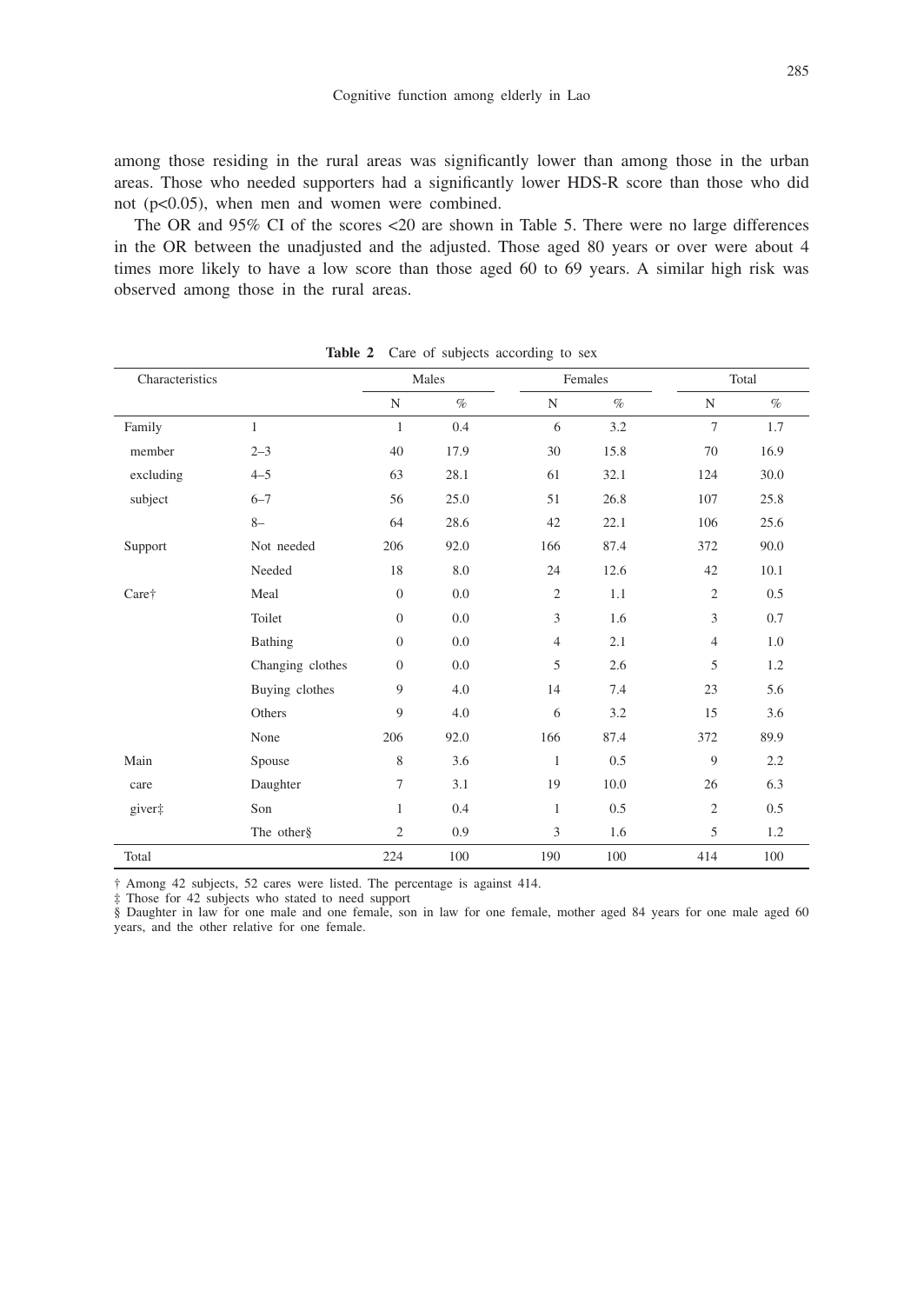| Characteristics   |                  | Males       |      |                | Females |        | Total |      |
|-------------------|------------------|-------------|------|----------------|---------|--------|-------|------|
|                   |                  | $\mathbf N$ | $\%$ | N              | $\%$    |        | N     | $\%$ |
| Total score       | $0 - 10$         | 10          | 4.5  | 14             | 7.4     |        | 24    | 5.8  |
|                   | $11 - 15$        | 20          | 8.9  | 26             | 13.7    |        | 46    | 11.1 |
|                   | $16 - 20$        | 57          | 25.4 | 53             | 27.9    |        | 110   | 26.6 |
|                   | $21 - 25$        | 76          | 33.9 | 53             | 27.9    |        | 129   | 31.2 |
|                   | $26 - 30$        | 61          | 27.2 | 44             | 23.2    |        | 105   | 25.4 |
| Question 1        | $\boldsymbol{0}$ | $\tau$      | 3.1  | 11             | 5.8     |        | 18    | 4.3  |
| (Age)             | 1                | 217         | 96.9 | 179            | 94.2    |        | 396   | 95.7 |
| Question 2        | $\overline{0}$   | 8           | 3.6  | 17             | 8.9     |        | 25    | 6.0  |
| (Date)            | $1 - 3$          | 85          | 37.9 | 101            | 53.2    | ***    | 186   | 44.9 |
|                   | $\overline{4}$   | 131         | 58.5 | 72             | 37.9    |        | 202   | 48.8 |
| Ouestion 3        | $\mathbf{0}$     | 2           | 0.9  | 7              | 3.7     |        | 9     | 2.2  |
| (Place)           | $\mathbf{1}$     | 10          | 4.5  | 10             | 5.3     |        | 20    | 4.8  |
|                   | $\mathfrak{2}$   | 212         | 94.6 | 173            | 91.1    |        | 385   | 93.0 |
| Question 4        | $\boldsymbol{0}$ | 8           | 3.6  | $\overline{4}$ | 2.1     |        | 12    | 2.9  |
| (Repeat)          | $1 - 2$          | $\tau$      | 3.1  | 16             | 8.4     | $\ast$ | 23    | 5.6  |
|                   | 3                | 209         | 93.3 | 170            | 89.5    |        | 379   | 91.5 |
| Question 5        | $\mathbf{0}$     | 53          | 23.7 | 101            | 53.2    |        | 154   | 37.2 |
| (Subtraction)     | 1                | 75          | 33.5 | 45             | 23.7    | $***$  | 120   | 29.0 |
|                   | $\overline{2}$   | 96          | 42.9 | 44             | 23.2    |        | 140   | 33.8 |
| Question 6        | $\mathbf{0}$     | 53          | 23.7 | 79             | 41.6    |        | 132   | 31.9 |
| (Backward repeat) | $\mathbf{1}$     | 77          | 34.4 | 72             | 37.9    | $***$  | 149   | 36.0 |
|                   | $\overline{c}$   | 94          | 42.0 | 39             | 20.5    |        | 133   | 32.1 |
| Question 7        | $\mathbf{0}$     | 30          | 13.4 | 26             | 13.7    |        | 56    | 13.5 |
| (Recall)          | $1 - 3$          | 36          | 16.1 | 27             | 14.2    |        | 63    | 15.2 |
|                   | $4 - 5$          | 56          | 25.0 | 41             | 21.6    |        | 97    | 23.4 |
|                   | 6                | 102         | 45.5 | 96             | 50.5    |        | 198   | 47.8 |
| Question 8        | $\mathbf{0}$     | 5           | 2.2  | 6              | 3.2     |        | 11    | 2.7  |
| (Objects name)    | $1 - 2$          | 15          | 6.7  | 17             | 8.9     |        | 32    | 7.7  |
|                   | $3 - 4$          | 63          | 28.1 | 50             | 26.3    |        | 113   | 27.3 |
|                   | 5                | 141         | 62.9 | 117            | 61.6    |        | 258   | 62.3 |
| Question 9        | $\overline{0}$   | 78          | 34.8 | 59             | 31.1    |        | 137   | 33.1 |
| (Vegetable name)  | $1 - 2$          | 64          | 28.6 | 61             | 32.1    |        | 125   | 30.2 |
|                   | $3 - 4$          | 51          | 22.8 | 41             | 21.6    |        | 92    | 22.2 |
|                   | 5                | 31          | 13.8 | 29             | 15.3    |        | 60    | 14.5 |
| Total             |                  | 224         | 100  | 190            | 100     |        | 414   | 100  |

**Table 3** Revised Hasegawa's Dementia Scale (HDS-R) according to sex

\* p<0.05, \*\* p<0.01, \*\*\* p<0.001 by a chi-square test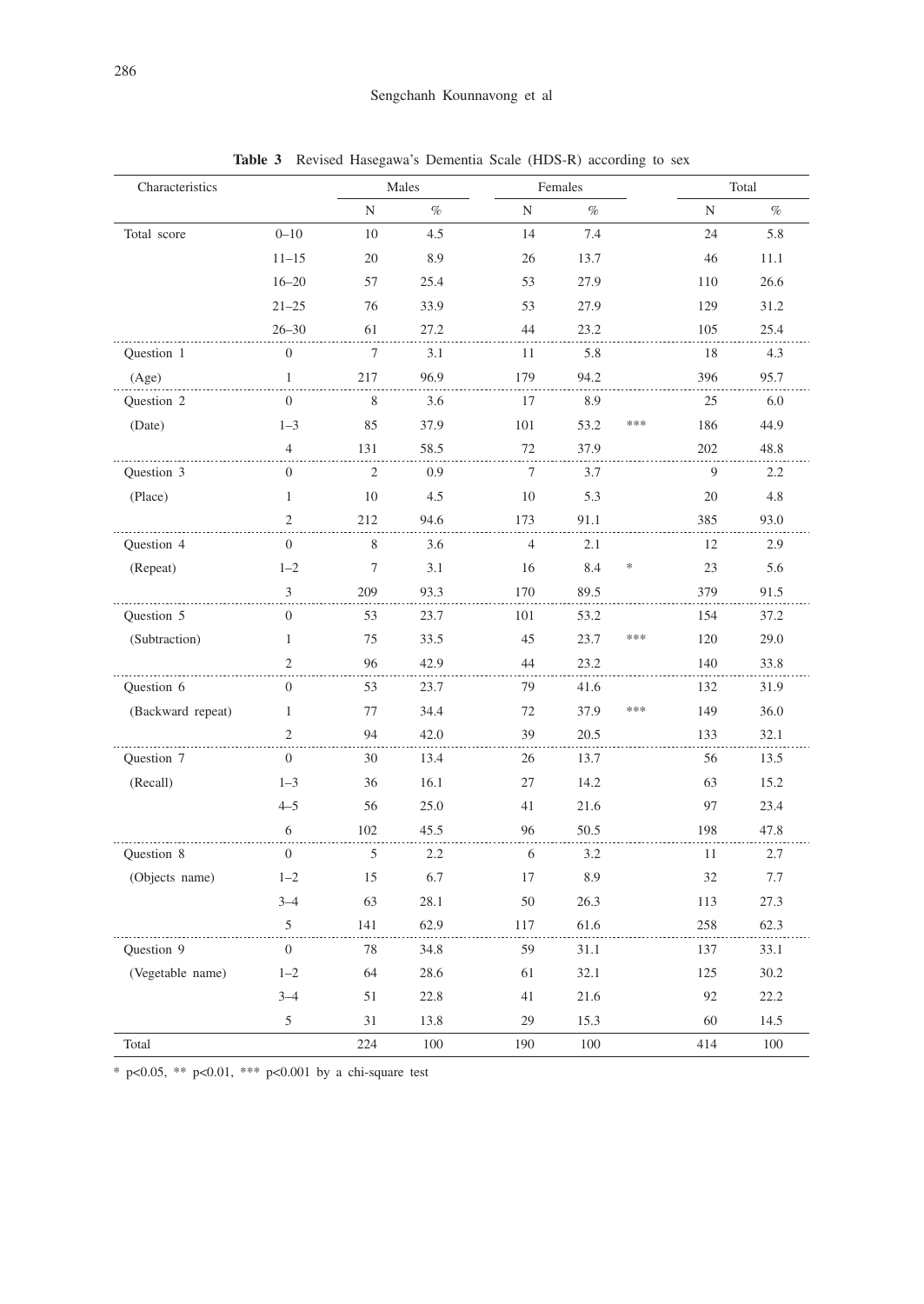| Characteristics |                                  | Males     |           | Females   |           | Total     |           |
|-----------------|----------------------------------|-----------|-----------|-----------|-----------|-----------|-----------|
|                 |                                  | Mean      | <b>SD</b> | Mean      | <b>SD</b> | Mean      | <b>SD</b> |
| Age             | $60 - 69$                        | $22.4 -$  | 5.2       | $21.3 -$  | 5.4       | $21.9 -$  | 5.3       |
|                 | $70 - 79$ <sup>&amp;</sup>       | 21.9      | 5.1       | 19.8      | 5.8       | 20.9      | 5.5       |
|                 | $80 -$                           | $16.7***$ | 6.3       | $15.4***$ | 7.7       | $16.0***$ | 7.0       |
| Region          | Urban                            | $23.0 -$  | 4.7       | $22.7 -$  | 5.0       | $22.7 -$  | 5.0       |
|                 | Rural <sup>&amp;&amp;</sup>      | $20.3***$ | 6.0       | $17.5***$ | 6.1       | 18.8 ***  | 5.4       |
| Family          | $\mathbf{1}$                     | 17.0      | nc        | 19.8      | 4.3       | 19.4      | 4.1       |
| excluding       | $2 - 3$ &&                       | $22.0 -$  | 5.4       | $17.3 -$  | 6.4       | $19.9 -$  | 6.3       |
| subject         | $4 - 5^{8}$                      | 22.3      | 5.4       | 19.7      | 6.2       | 21.0      | 5.9       |
|                 | $6 - 7$                          | 22.3      | 4.5       | $21.1**$  | 5.7       | $21.7*$   | 5.3       |
|                 | $8-$                             | 20.4      | 6.1       | $21.2*$   | 6.2       | 20.7      | 6.1       |
| Supporter       | Not needed <sup>&amp;&amp;</sup> | $21.8 -$  | 5.2       | $20.3 -$  | 5.9       | $21.1 -$  | 5.6       |
|                 | Needed                           | 19.7      | 8.2       | 18.4      | 7.6       | $18.9*$   | 7.8       |

**Table 4** Mean and standard deviation (SD) of Revised Hasegawa's Dementia Scale (HDS-R) according to sex

 $*$  p<0.05,  $**$  p<0.01,  $**$  p<0.001 by a *t*-test for the different level of characteristics relative to the level with "-"  $\frac{k}{n}$  p<0.05 and  $\frac{k}{n}$  p<0.01 by a *t*-test for the different between males and females nc: not calculable due to n=1

| Characteristics |              | Unadjusted |               | Adjusted† |               |  |
|-----------------|--------------|------------|---------------|-----------|---------------|--|
|                 |              | <b>OR</b>  | 95% CI        | <b>OR</b> | 95% CI        |  |
| Sex             | Males        | 1          | Reference     | 1         | Reference     |  |
|                 | Females      | 1.51       | $1.02 - 2.23$ | 1.45      | $0.95 - 2.21$ |  |
| Age (years)     | $60 - 69$    | 1          | Reference     | 1         | Reference     |  |
|                 | $70 - 79$    | 1.20       | $0.76 - 1.89$ | 1.31      | $0.80 - 2.14$ |  |
|                 | $80 -$       | 3.86       | $2.01 - 7.42$ | 3.94      | $1.93 - 8.02$ |  |
| Region          | Urban        | 1          | Reference     | 1         | Reference     |  |
|                 | Rural        | 3.69       | $2.45 - 5.56$ | 3.83      | $2.44 - 6.01$ |  |
| Family          | $1 - 3$      | 1          | Reference     | 1         | Reference     |  |
|                 | $4 - 5$      | 0.61       | $0.34 - 1.08$ | 0.79      | $0.43 - 1.48$ |  |
|                 | $6 -$        | 0.50       | $0.30 - 0.86$ | 0.73      | $0.41 - 1.31$ |  |
| Supporter       | Not needs    | 1          | Reference     | 1         | Reference     |  |
|                 | <b>Needs</b> | 1.49       | $0.79 - 2.82$ | 1.54      | $0.73 - 3.27$ |  |

**Table 5** Odds ratio (OR) and 95% confidence interval (CI) of a low score (<20) of Revised Hasegawa's Dementia Scale (HDS-R)

† Adjusted for the variables listed above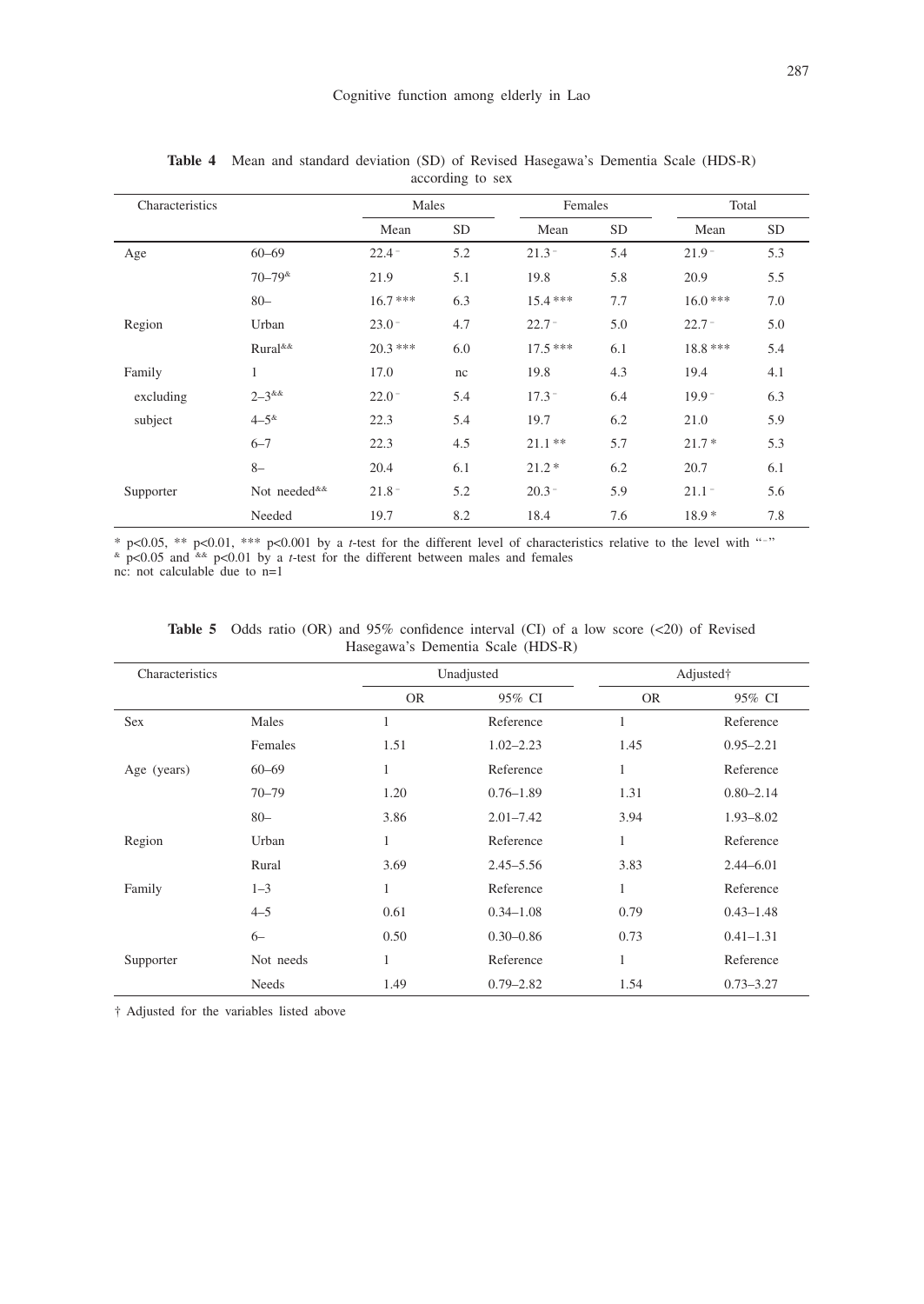## DISCUSSION

This was the first study on the cognitive function among elderly individuals in a community in Lao PDR. The great majority of participants did not need care. However, the percentage of those with HDS-R scores <20 was relatively high. The scores were low in the questions on date (question 2), subtraction (question 5), backward repetition of 3 and 4 digits (question 6), recall of words (question 7), and naming of vegetables (question 9). As expected, the average score was lower among the older participants, in the rural areas, and among those needing support.

The HDS-R has been applied for patients such as those with Alzheimer's disease,<sup>16</sup> amyotrophic lateral sclerosis,<sup>17</sup> and diabetes mellitus, $18$  while the application to elderly individuals living in a community was rare. In a Japanese study, the score among 592 independent community-dwelling elderly residents aged 65 years or older was examined between one rural area and two urban areas with a similar age distribution. The proportions of those with HDS-R <20 were 8.4% in the rural area and 2.0% in the urban areas. The percentage tended to be higher in male than in female participants (marginally significant, p=0.06). Older age was significantly associated with lower score in these participants.<sup>19</sup>

In this dataset of Lao PDR, those with HDS-R <20 were more frequent: 38.8% in men and 48.9% in women, notwithstanding the participants including those aged 60 to 64 years. It was partly due to the low score of calculations (questions 6 and 7), not due to the reduction of cognitive function. It was reported that education influenced HDS-R scores.13 The limited chance of education among those generations in Lao PDR might disturb the improvement of calculation ability. Additionally, the number of vegetables used in daily life might be actually limited, and participants might not be accustomed to this kind of quiz, partly because of the limited occasion of education in their adolescence. In the other hand, the associations of the HDS-R score with sex and age were not as marked in the dataset. Although the reason was not clear, the survival of elderly individuals with a reduced cognitive function might be relatively difficult in Lao PDR, where the average life expectancy was 62 years in men and 65 years in women according to the 2015 census.

This study was a challenge to apply HDS-R with minor modifications to the elderly in Lao PDR. In order to maintain the compatibility with the other countries, the major modification taking the educational level and number of vegetables into account may not be appropriate. The major modifications such as removal of the question 5 (subtraction) and reduction of vegetable name number (question 9) remain to be carefully examined. In addition, HDS-R <20 may not be appropriate for the clinical use to diagnose the reduced cognitive function in Lao PDR. The normal range should also be examined for those in Lao PDR.

As a scale to measure cognitive function, the Mini-Mental State Examination (MMSE) with 11 questions has been used worldwide,<sup>20</sup> even in Asian countries.<sup>21</sup> One disadvantage of the MMSE is in the questions to measure the reading and writing ability of participants. In many countries, especially in Asia, there are people who cannot read the common language of the country, for example, illiterate people and minorities using a different language. The HDS-R does not include such questions. This is a large advantage of the HDS-R over the MMSE.

Limitations of this study are as follows. Firstly, the number of participants was not large, resulting in limited subgroup analysis. The second limitation was the representativeness of the participants. Although the participants were selected randomly from the registered list of each district, the villages for study were selected for convenience. Elderly individuals who were not at home when the study team visited were not included. The number of elderly individuals who rejected study participation was negligible, but the precise number was not recorded. Thirdly, since the data were obtained through interviews with elderly individuals and/or their families,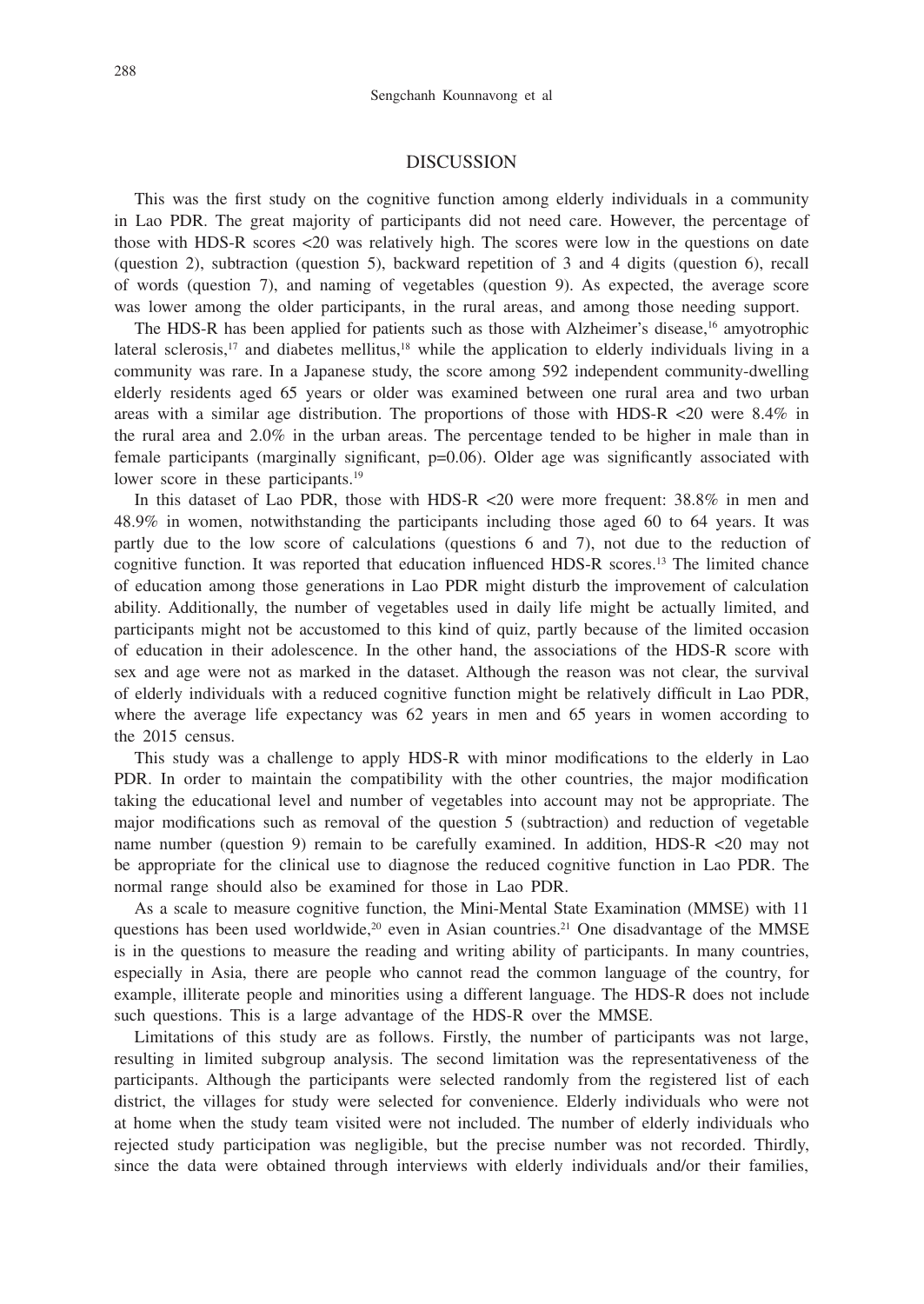they might include several misclassifications.

In conclusion, this first study on cognitive function measured HDS-R scores among elderly individuals aged 60 years or older, and demonstrated a higher percentage of those with reduced cognitive function. Since several factors influence the HDS-R score, detailed comparisons with those in different areas and different circumstances are needed.

# ACKNOWLEDGMENTS

This study was supported in part by a Grant-in-Aid from the Japan Agency for Medical Research and Development (16jk0310002h0001) and a Grant-in-Aid from the National Center for Geriatrics and Gerontology, Japan (2617JmB13b). In addition, we sincerely thank all participants and the local communities and health districts of the Khammouane Province and Vientiane Capital, Lao PDR

## COMPETING INTERESTS

The authors have declared that no competing interests exist.

## **REFERENCES**

- 1. Wu YT, Brayne C, Matthews FE. Prevalence of dementia in East Asia: a synthetic review of time trends. *Int J Geriatr Psychiatry*. 2015;30(8):793–801.
- 2. Alzheimer's Disease International. *World Alzheimer report 2015: the global impact of dementia*. London: Alzheimer's Disease International, 2015.
- 3. Shah H, Albanese E, Duggan C, et al. Research priorities to reduce the global burden of dementia by 2025. *Lancet Neurol*. 2016;15(12):1285–1294.
- 4. Akkavong K, Paphassarang C, Phoxay C, et al. *Lao People's Democratic Republic health system review. Health System in Transition 4*. Geneva: World Health Organization, 2014.
- 5. Phoummalaysith B, Louangpradith V, Manivon T, Keohavong B, Yamamoto E, Hamajima N. Underlying cause of death recorded during 2013 to 2015 at a tertiary general hospital in Vientiane Capital, Lao PDR. *Nagoya J Med Sci*. 2017;79(2):199–209.
- 6. Lua NT, Chinh ND, Hue NT, et al. Survey-based cancer mortality in the Lao PDR, 2007-08. *Asian Pac J Cancer Prev*. 2011;12(10):2495–2498.
- 7. Loo KW, Gan SH. The burden of stroke in the Lao People's Democratic Republic. *Int J Stroke*. 2013;8(4):273–275.
- 8. Sein C, Tiwari T, Macneil A, et al. Diphtheria outbreak in Lao People's Democratic Republic, 2012–2013. *Vaccine*. 2016;34(36):4321–4326.
- 9. Bowring AL, Pasomsouk N, Higgs P, Sychareun C, Hellard M, Power R. Factors influencing access to sexual health care among behaviorally bisexual men in Vientiane, Laos: a qualitative exploration. *Asia Pac J Public Health*. 2015;27(8):820–834.
- 10. Kounnavong S, Soundavong K, Xayavong S, et al. Lao language version of the Revised Hasegawa's Dementia Scale. *Nagoya J Med Sci*. 2017;79(2):241–249.
- 11. Imai Y, Hasegawa K. The revised Hasegawa's Dementia Scale (HDS-R) evaluation of its usefulness as a screening test for dementia. *J Hong Kong Coll Psychiatr*. 1994;4(SP2):20–24.
- 12. Kim KW, Lee DY, Jhoo JH, et al. Diagnostic accuracy of Mini-mental State Examination and Revised Hasegawa Dementia Scale for Alzheimer's disease. *Dement Deriatr Cogn Disord*. 2005;19(5–6):324–330.
- 13. Jeong JW, Kim KW, Lee DY, et al. A normative study of the Revised Hasegawa Dementia Scale: comparison of demographic influences between the Revised Hasegawa Dementia Scale and the Mini-mental Status Examination. *Dement Geriatr Cogn Disord*. 2007;24(4):288–293.
- 14. Tsai N, Gao ZX. Validity of Hasegawa's Dementia Scale for screening dementia among aged Chinese. *Int Psychogeriatr*. 1989;1(2):145–152.